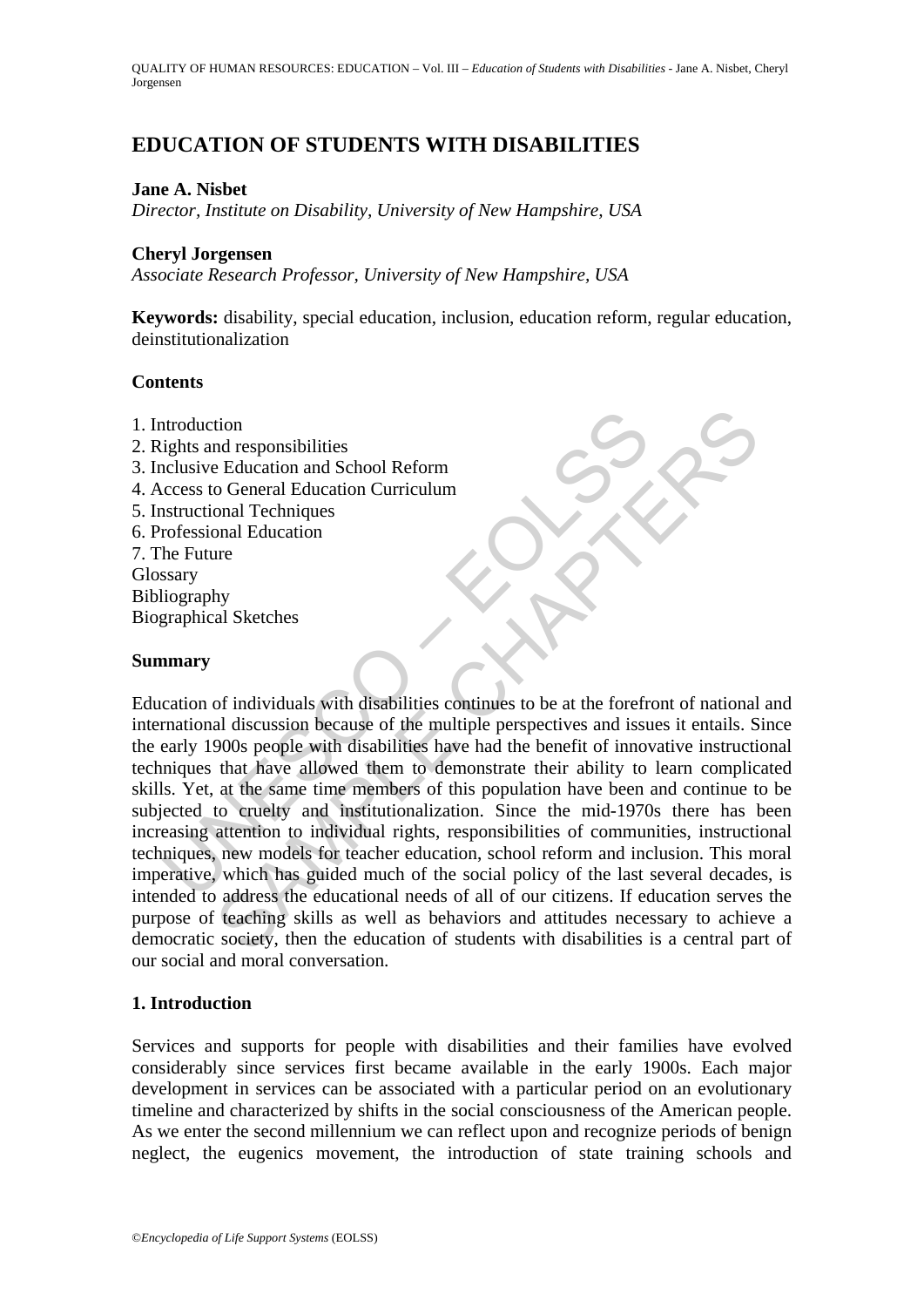residential colonies, hope surrounding new testing procedures, educational intervention, reinsitutionalization, deinstitutionalization, the development of community services, and the most recent movement towards self-advocacy and self-determination. The history of service delivery for children and adults with developmental disabilities has been filled with those who believed that people with disabilities could be educated, but required specialized educational facilities. During the early 1900s, residential facilities, then referred to as "training schools", rapidly became large residential centers that housed rather than educated people with disabilities. The segregation of these populations into institutions was the direct result of a shift in social perception of people with mental retardation from being "innocents" and "unfortunates" to being social parasites, criminals, prostitutes, and paupers (Scheerenberger, 1983, pp. 116). Unfortunately, the number of institutions or "training schools" grew rapidly because the education the schools claimed to deliver was primarily available to residents. Thus, large numbers of people moved from their homes to supposedly receive the training and support necessary to lead productive lives. The early 1900s left another important mark on the evolution of service delivery. During this time, considerable efforts were spent classifying and labeling people with developmental disabilities. These measures, which included early versions of the Stanford-Binet Intelligence Test, served to create standards for immigration, sterilization, and restrictive marriage, social segregation, and euthanasia.

ple moved from their homes to supposedly receive the train<br>sesary to lead productive lives. The early 1900s left another implution of service delivery. During this time, considerable e<br>sifying and labeling people with deve woved from their homes to supposedly receive the training and sup<br>o lead productive lives. The early 1900s left another important mark on<br>o f service delivery. During this time, considerable efforts were s<br>and labeling pro By 1940, people in human services began to question the appropriateness of the strong emphasis on labeling developmentally disabled individuals and predicating future learning. This was addressed by the 1940 "White House Conference on Children in a Democracy" which declared the following: "Successive studies have brought out the fact that earlier emphasis upon identifying and labeling mental deficiency, upon setting rigid classifications, upon isolating and institutionalizing persons so classified was being pushed beyond limits that were scientifically sound or socially useful...appropriate education and suitable employment in the community are frequently the best treatment for persons with such limitations," (Scheerenberger, 1983, pp. 227).

Twenty-one years later, U.S. President John F. Kennedy commissioned the President's Panel on Mental Retardation. The panel noted the need to correct society's failure in caring for people with disabilities and made "recommendations regarding prevention of retardation, as well as issues relating to the deinstitutionalization, rights, dignity, and care of individuals who are mentally retarded." This interest was central to the civil rights movement and the recognized need for a right to education and equal protection under the law.

## **2. Rights and Responsibilities**

Until the 1970s, laws mandating free public education of all children did not exist. Many children with disabilities were denied access to early intervention, preschool, elementary, secondary and higher education. The rationale surrounding exclusion was related to reliance on the medical model and low expectations, which promoted the idea that diagnosis was predictive of learning. Thus students who had labels such as Down Syndrome and multiple disabilities were often sent to institutions to waste their lives and lessen the burden on their families. The exposés of institutions in the 1960s and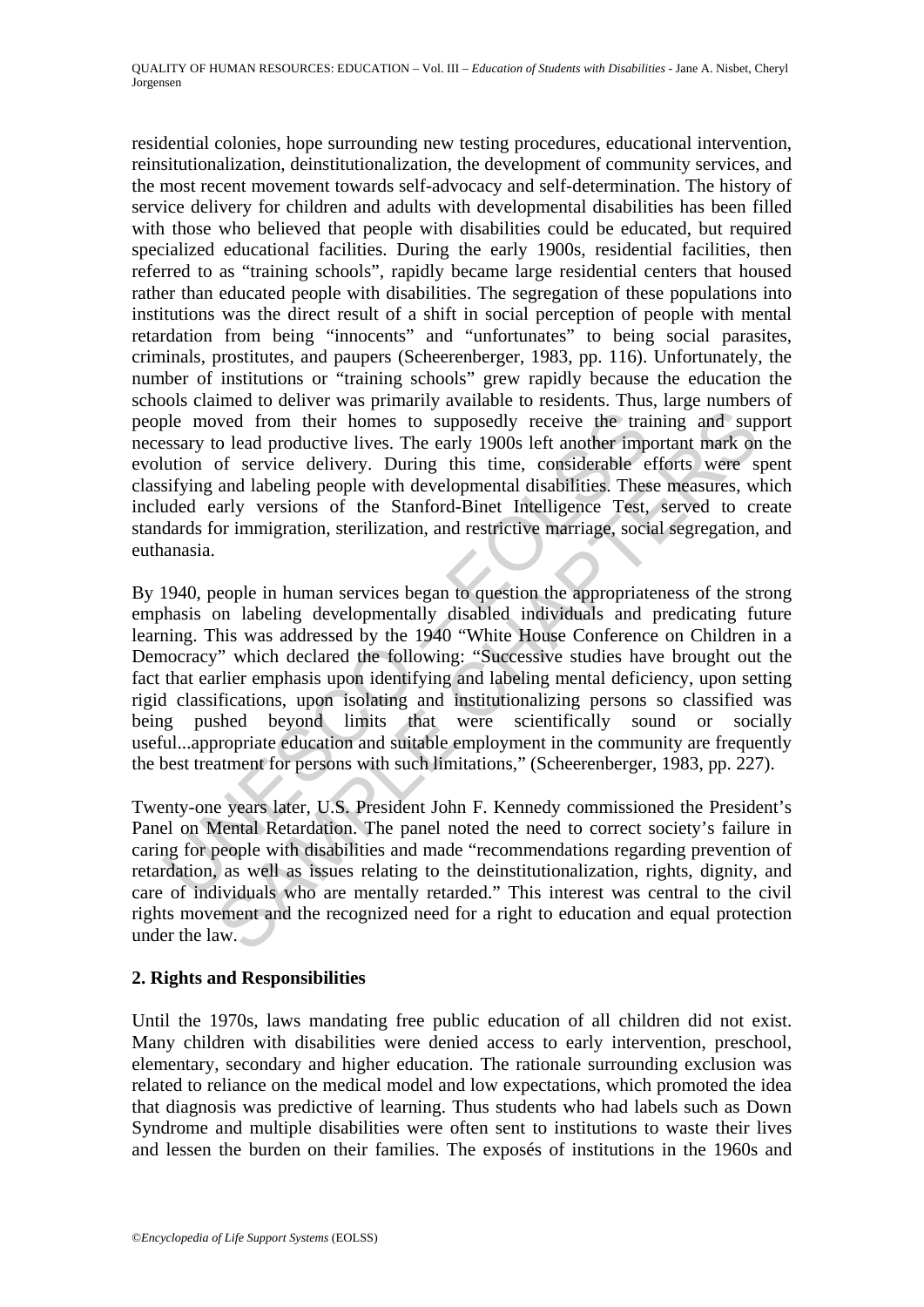'70s, e.g., Willowbrook, forced citizens to recognize the abhorrent conditions and the dehumanization of people with disabilities. This realization helped to create better opportunities for children and adults with disabilities because necessary resources began to flow to communities, schools, government, and universities. In addition, laws such as Public Law 94-142, the Education of All Handicapped Children's Act passed in 1975 in the United States, mandated education for all students and provided additional tools to aid schools in engaging parents and assuring the right to due process. Public Law 94- 142 specifically required that all children must be provided with a free public education; all children receiving special education and related services must be fairly and accurately evaluated; education of a student with disabilities must be appropriate to his or her individual capacities and needs; children and youth with disabilities must be educated in the least restrictive or most normal environment feasible; and students' and parents' rights shall be protected at all stages of the special education process. Consequently, students previously denied opportunities for education because of labels of "uneducable" rapidly learned new skills when provided the opportunity and systematic instruction.

New evaluation tools that recognized the influence of the environment on behavior and learning were developed and the context of assessment shifted the reliance on standardized testing measures such as the Stanford Binet test to measures such as the now widely adopted Adaptive Behavioral Scales. As assessment methods changed, students with disabilities increasingly became recognized as learners and members of their school communities.

sequently, students previously denied opportunities for educatior<br>
"uneducable" rapidly learned new skills when provided the<br>
ematic instruction.<br>
v evaluation tools that recognized the influence of the environme<br>
ing were Ety, students previously denied opportunities for education because of lacable" rapidly learned new skills when provided the opportunity instruction.<br>
ation tools that recognized the influence of the environment on behavio While attitudes regarding individuals with disabilities' capacity to learn have improved dramatically over time, the debate concerning the membership students have in their schools remains. In the 1970s the emphasis was on mainstreaming which promoted the movement of students from segregated classrooms and schools into regular classrooms. Soon after mainstreaming was implemented, advocates and educational reformers rejected the notion that schools could reach goals of equity and excellence for all students in education while their bureaucratic structures remained the same. The Regular Education Initiative (REI) was a response to the failure of mainstreaming and poor student outcomes defined by academic achievement and employment. This initiative promoted the need to decrease the distinctions between regular and special education, and the need to individualize instruction in regular classroom environments. According to Skrtic and Sailor (1996), the Regular Education Initiative and the Inclusive Education Reform movement are consumer-oriented, interdisciplinary forms of professionalism in the field of education and a postindustrial or adhocratic structure for schools, and thus call for institutionalizing in public education the social constructivist principles of voice, collaboration, and inclusion (p. 5). It is remarkable that in the year 2003 students with disabilities continue to be excluded from public schools throughout the world in spite of the initiative towards inclusion that has spanned several decades. Although some countries have established clear government mandates in support of inclusion that have led to achieving more inclusive schools, children continue to be institutionalized and segregated throughout the world. These children are denied the basic right to education and community support, and have little hope of actively participating in democratic and economic processes in their societies.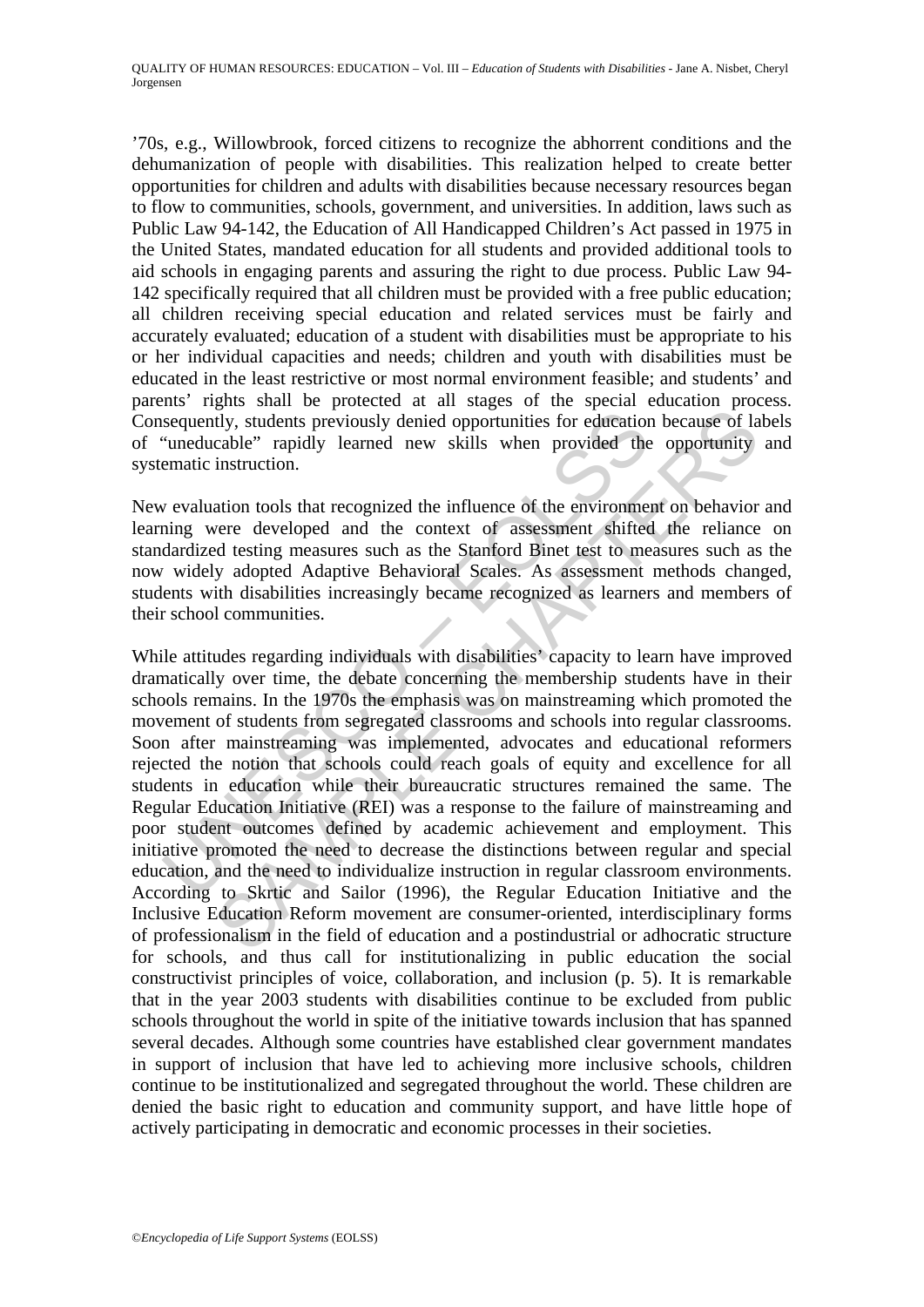- -
- -
- -

# TO ACCESS ALL THE **10 PAGES** OF THIS CHAPTER, Visit[: http://www.eolss.net/Eolss-sampleAllChapter.aspx](https://www.eolss.net/ebooklib/sc_cart.aspx?File=E1-12-05-04)

#### **Bibliography**

Artiles, A.J. & Trent, S.C. (1994). Overrepresentation of minority students in special education: A continuing debate. *The journal of special education*, 27, 410-437. [African-American and other minority students are overrepresented in the general special education population, especially in the areas of mental retardation and severe emotional disabilities. This paper summarizes aspects of the national debate regarding this finding and suggests how educators might continue to explore its causes and possible solutions.]

entis are overrepresented in the general special education population, especially<br>dation and severe emotional disabilities. This paper summarizes aspects of<br>dig this finding and suggests how educators might continue to exp overrepresented in the general special education population, especially in the areas of m<br>a sive encontonal disabilities. This paper summarizes aspects of the national<br>disabilities and specially in Such and positive in Sim Coots, J., Bishop, K., Grenot-Scheyer, M., Falvey, M. (1995). Services for students with disabilities: past and present. In M. Flavey (Ed.), *Inclusive and heterogeneous schooling* (pp. 13-14). Baltimore: Paul H. Brooks Publishing Co. [Traces the history of services for students with disabilities, from the early days when students were educated in "church-basement" schools started by parents, through the passage of the federal special education law, and up to the present where the law gives precedence to students' placement in general education classes.]

Fullan, M., & Miles, M. (1992). Getting reform right: What works and what doesn't*. Phi Delta Kappan*, *73*(10), 744-752. [Describes several myths about educational reform and propose a new set of principles for effecting sustainable change. They address issues such as the development of a flexible, long-range change plan; the need for additional resources during a period of change; the importance of both substance and symbols by school leaders; and the necessity for both top-down and bottom-up action.]

Haring, N., McCormick, L., & Haring T. (1994*). Exceptional children and youth: An Introduction to special education* (6<sup>th</sup> ed.). New York: MacMillan College Publishing Co. [Provides a basic introduction to the underpinnings of our current special education system. They describe the history of current special education practice, the foundations of identification and labeling, and the most commonly accepted characteristics and needs of students with a variety of educational disabilities.]

McGregor & Voglesberg (1998*). Inclusive school practices: Pedagogical and research foundations*. Missoula, MT: University of Montana, Consortium of Inclusive Schooling Practices. [This compendium synthesizes the available research on inclusive educational practices and research on strategies for realizing positive outcomes for students. Cited research addresses outcomes for students with disabilities, students without disabilities, teachers, and parents.]

Orkwis, R., & McLane, K. (1998, Fall). *A Curriculum every student can use: Design principles for student access*. ERIC/OSEP Special Project, ERIC Clearinghouse on Disabilities and Gifted Education. Council for Exceptional Children. [Introduces the principles of universal design of educational curriculum for all students.]

Roach, V. & Raber, S. (1996). *The push and pull of standards-based reform–how does it affect local school districts and students with disabilities*? Alexandria, VA: Center for Policy Research. [Addresses the "push and pull" of standards-based educational reform by sharing anecdotes of how local schools have raised standards for all students while still supporting students with disabilities. Dilemmas such as grading and determining standards for graduation are discussed.]